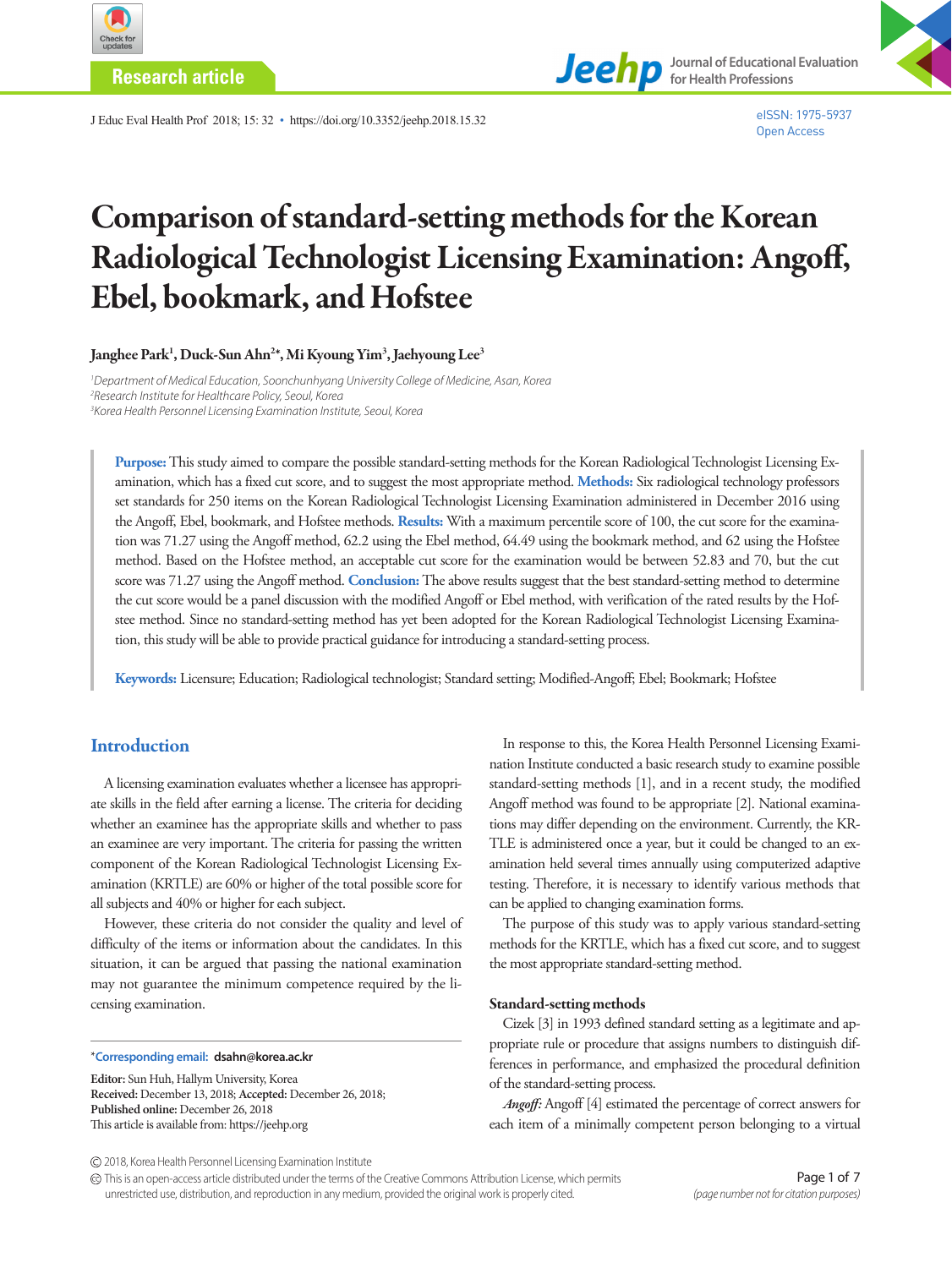group through a content analysis of the test tool, tallied up the scores for the total items, and calculated the cut score. The Angoff method is the most widely applied method, and it is easy to explain.

*Ebel:* In the Ebel method, a standard-setting panel first examines each item to determine the level of difficulty (easy, appropriate, and difficult) and relevance (essential, important, acceptable, and questionable) of each item. Then, each item is classified into a 3×4 matrix table according to the level of difficulty and relevance. Next, the panel determines the expected percentage of correct answers to the items in each cell of the matrix table by a person who has minimum competency. Lastly, the number of items in each category is multiplied by the expected percentage of correct answers, and the total results are added to calculate the cut score [5]. The Ebel method involves a more complex standard-setting process than the other standard-setting methods, which are based on an analysis of the content of the test tool, and it therefore imposes a burden on the standard-setting panel [6].

*Bookmark:* The bookmark method was first introduced by Lewis et al. [7] in 1996 as a standard-setting method to calculate the cut score based on the review of a collection of items by standard-setting panelists. This method is called the 'bookmark' method because the standard-setting panelists indicate their judgments about a specially created item collection according to the level of difficulty. The specially created item collection is known as the ordered item booklet (OIB). The basic feature of the bookmark method is that it uses item response theory to construct the OIB. The easiest item is placed at the beginning of the OIB, and the hardest item is placed at the end. The advantage of using a scaling method grounded in item response theory is that the item difficulty and the subject's ability are on the same scale [8,9].

*Hofstee:* Eclectic method of Hofstee [10] in 1983 was developed to address practical problems arising from disagreement between criterion-referenced and norm-referenced predictions. In the Hofstee method, standard-setting panelists answer 4 questions with assumptions about the subjects who first take the test. Two of the questions are about the appropriate level of knowledge that the subjects should have (indicated as k by Hofstee), and the other two are about the fail rate (indicated as f by Hofstee). The questions are as follows: "First, what is the maximum cut score that would be satisfactory, even if all subjects exceed this score? Second, what is the minimum cut score that would be acceptable, even if all subjects do not reach the score?

**Table 1.** Information on the Korean Radiological Technologist Licensing Examination

| Subject               | No. of items | Allocation | Period |
|-----------------------|--------------|------------|--------|
| Radiation theory      | 90           | 90         |        |
| Medical regulations   | 20           | 20         |        |
| Radiation application | 90           | 90         |        |
| Practical skills      | 50           | 50         |        |
| Total                 | 250          | 250        |        |

Third, what is the maximum allowable fail rate? Fourth, what is the acceptable minimum fail rate?" [10].

*Selection or allocation of items (subsets):* A method in which panelists review all the items and determine the cut score takes a great deal of time and effort because of repeated item review and discussion between panelists. Moreover, many items need to be rated, which can reduce reliability. Ferdous and Plake [11] in 2007 introduced and simulated a method to reduce the number of items that the panelists should rate. The first is to evaluate only some of the items by selecting a subset of items for rating. The second is to divide the total items and rate them. When the panelists rated two-thirds of the total items, the results were similar to the results of rating the total items. That the results of rating more than 50% of items were similar to the results of the overall rating. They suggested that items should be selected or allotted based on their content and difficulty [12,13].

## **Methods**

#### Ethical approval

This study was approved by the Institutional Review Board of Korea University (KU-IRB-18-EX-65-A-1). Informed consent was obtained from participants.

#### Study design

Descriptive analysis, correlation analysis, and item analysis.

#### Materials and/or subjects

The radiological technologist licensing examination was the 44th KRTLE, administered on December 18, 2016. Table 1 shows the number of items and the cut score for each subject. On the written test, candidates must score 40% or more of the total possible score for each subject and 60% or more of the total possible score for all subjects. In the practical skill examination, they must score 60% or more of the total possible score.

The panelists selected in the standard-setting workshop included 6 radiologists who were national examiners. The workshop for setting cut scores for the radiological technologist examinations pro-

#### **Table 2.** Schedule of the standard-setting workshop

| <b>Time</b>     | Content                                                                          |
|-----------------|----------------------------------------------------------------------------------|
| $9:00 - 09:30$  | Introduction of the standard-setting methods                                     |
| $9:30 - 10:30$  | Angoff & Ebel: rating of individual item of total items, agree-<br>ment by group |
| $10:30 - 12:00$ | Angoff & Ebel: total items, agreement of all panelists                           |
| $12:00 - 13:00$ | Lunch                                                                            |
| $13:00 - 15:00$ | Angoff & Ebel: total items, agreement of all panelists                           |
| $15:00 - 15:40$ | <b>Bookmark</b>                                                                  |
| $15:40 - 16:10$ | Hofstee                                                                          |
| $16:10 - 16:30$ | Survey of panelists                                                              |
| 16:30-17:00     | Discussion                                                                       |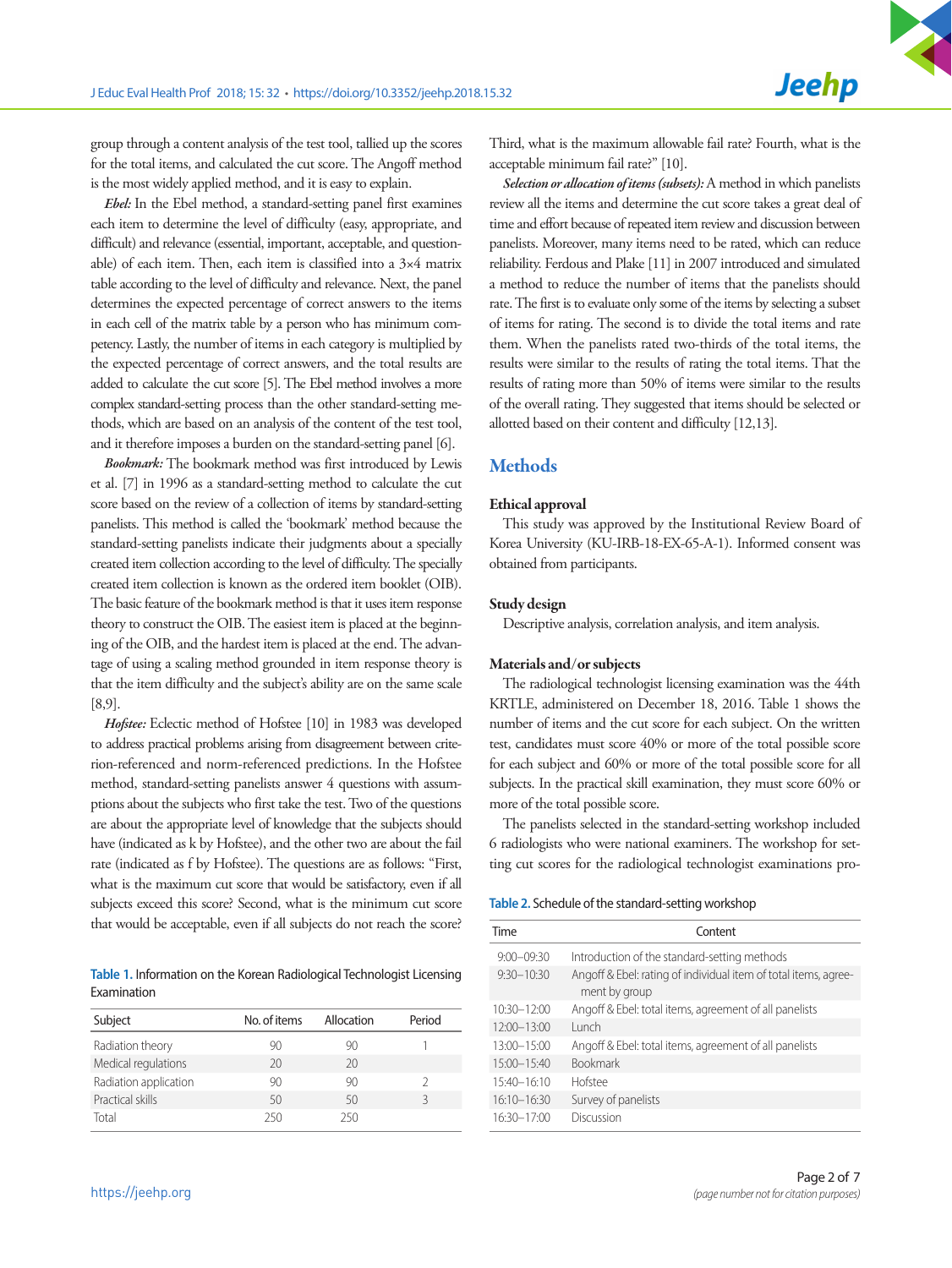ceeded from 9 AM to 5 PM on Saturday, May 12, 2018 (Table 2).

The panelists gave feedback from the survey and consultation meeting. At the end of the standard-setting workshop, panelists were surveyed with the following question: "What do you think is the most appropriate standard-setting method for the national examination? Ebel, Angoff, bookmark, or Hofstee."

An advisory council was held to present the workshop outcomes and the suggested methods for standard setting for the national examinations, and a discussion was held about the following topics: (1) Which is the most reasonable method to apply for the national examination? (2) Do all the panelists have to rate all the items? (3) If items to be rated are divided, what is the proper method for doing so?

#### Technical information

In the Angoff method, the panelists reviewed each item and described the expected percentage of correct answers by a minimally competent person. The sum of the expected correct answers for each item was calculated as the cut score.

In the Ebel method in this study, item relevance was classified into the following categories: essential (a task the subject should thoroughly know); important (a major and important task); and additional (an additional task). The expected correct answer rate for a minimally competent person was categorized as hard (50% or less), medium (50%–80%), or easy (80% or higher) [14].

To use the bookmark method, an OIB that arranged items in the order of level of difficulty was prepared in advance. The OIB was produced for each subject area. For the item analysis, the level of difficulty and discrimination were calculated using the R program [\(https:](https://www.r-project.org/)  [//www.r-project.org/\)](https://www.r-project.org/) by applying 2-parameter item response theory. The items were arranged based on the subject's ability, θ, with a correct answer rate of 0.67 for each item according to the OIB's production principle. The standard-setting panelists bookmarked the last item that the minimally competent person was expected to answer correctly in each OIB. The competency corresponding to the bookmark point indicated by each panel member was converted into the true score, and the median was determined as the final cut score. The radiologists produced OIBs for 4 subject areas, consisting of 90 items about radiation theory, 20 items about medical regulations, 90 items about radiation application, and 50 items about practical skills.

**Table 3.** Comparison of the derived cut scores according to the standard-setting method

|                 | Cut-off score | Total score of 100 |
|-----------------|---------------|--------------------|
| Angoff          | 178.17        | 71.27              |
| Fbel            | 155.5         | 62.2               |
| <b>Bookmark</b> | 161.23        | 64.49              |
| Hofstee         | 155           | 62                 |
| Total           | 250           | 100                |

To apply the Hofstee method, the maximum cut score and minimum cut scores that would indicate competence and the maximum and minimum fail rates were investigated among the panelists, and the average value was used as the final value. Based on the results of the national exam, the cumulative distribution of the fail rate according to the examination score was derived, and the point of intersection with the final score was determined as the cut score.

#### **Statistics**

IBM SPSS ver. 25.0 (IBM Corp., Armonk, NY, USA) was used for the descriptive and correlation analyses, and R ver. 3.4.3 [\(https://](https://www.r-project.org/) [www.r-project.org/](https://www.r-project.org/)) for the item response theory analysis [15]. For the item analysis, the level of difficulty and discrimination were calculated with R by applying 2-parameter item response theory.

## **Results**

### Definition of a minimally competent person

A minimally competent person was defined as a person who has only worked for 1 day after obtaining the license, and the content of the items and the expected correct answer rate were determined accordingly.

#### Comparison of cut scores between cut score setting methods

Table 3 summarizes the results of applying the Angoff, Ebel, bookmark, and Hofstee methods for the KRTLE. Based on a total score of 100, the cut scores assigned by the radiologists were 71.27 using the Angoff method, 62.2 using the Ebel method, 62.49 using the bookmark method, and 62 using the Hofstee method (Appendices 1–4). The cut scores according to the Ebel and bookmark methods were similar, but those according to the Angoff and Hofstee methods were significantly different. For radiologists, the cut score according to the Ebel method was similar to those according to the bookmark and Hofstee methods.

**Table 4.** Classification of subjects who passed and those who failed according to the cut-off score

| Pass or fail | Angoff      | Ebel        | <b>Bookmark</b> | Hofstee     |
|--------------|-------------|-------------|-----------------|-------------|
| Fail         | 970 (37.0)  | 532 (20.3)  | 593 (22.6)      | 532(20.3)   |
| Pass         | 1.652(63.0) | 2.090(79.7) | 2.029(77.4)     | 2,090(79.7) |

Values are presented as number (%).

#### **Table 5.** Correlations between the cut score setting method and whether subjects passed

|                 | Angoff | Ebel  | <b>Bookmark</b> |
|-----------------|--------|-------|-----------------|
| Fbel            | 0.658  |       |                 |
| <b>Bookmark</b> | 0.706  | 0932  |                 |
| Hofstee         | 0647   | 0.983 | 0917            |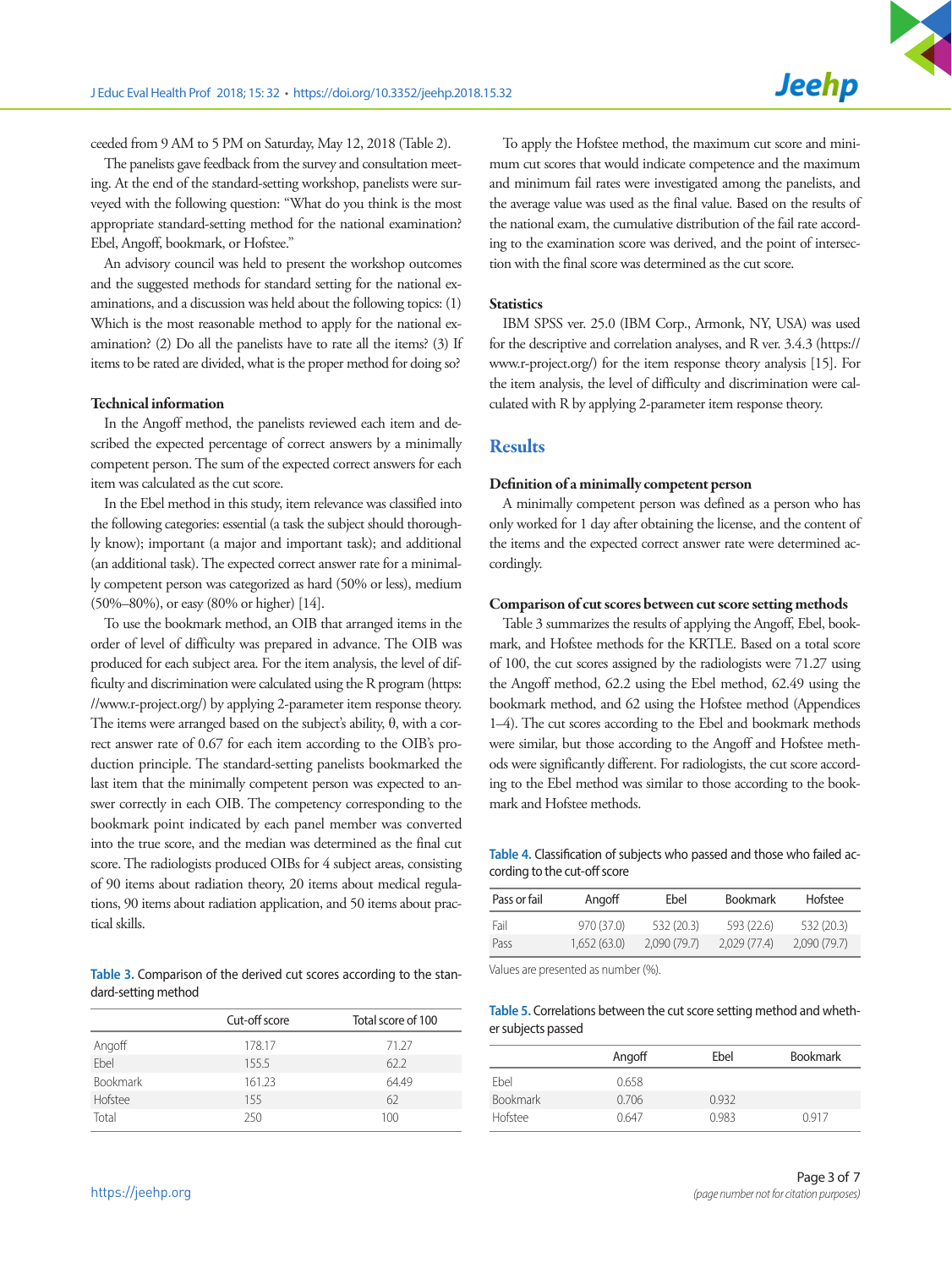



**Fig. 1.** Suggested standard-setting process.

#### Relationships between standard-setting methods

Table 4 shows the results of confirming the reliability of the rating methods using a correlation analysis by classifying subjects who passed and those who failed according to each cut-off score. The Ebel and Hofstee methods showed similar scores, so the passing and failing rates were similar, too.

## The reliability of the rating method

The reliability of the rating method was confirmed using a correlation analysis by classifying subjects who passed and those who failed according to each cut-off score (Table 5). For the radiologists, the correlation between the Ebel method and the Hofstee method was very high (0.983), as was the correlation between the bookmark method and the Hofstee method (0.917).

## Feedback on the standard-setting method

At the end of the standard-setting workshop, a survey was conducted of all 6 panelists. The results for the most appropriate standard-setting method for the national examination were as follows: Ebel, 57.1%; Angoff, 28.6%; Hofstee, 14.3%; and bookmark, 0%. An advisory council was held to present the workshop results and the suggested methods for standard-setting for the KRTLE, along with a discussion about these methods. Four panelists attended, discussed the issues, and decided that they agreed with the suggested standardsetting model proposed in this study and the item subsets (Fig. 1).

#### Suggestion of a standard-setting method

The final proposal for a standard-setting method is shown in Fig. 1. In the first step of the standard-setting method, the modified Angoff or Ebel method is used, and in the second step, the Hofstee method is used to check whether the proposed standard-setting method presents an acceptable range of cut scores and fail rates for the national examination. The Hofstee acceptable cut score and fail rate range will not be absolute, but can be used as a reference (Fig. 2).

When using the Angoff method, a modified model that uses test information to set standards will help reduce variation across panelists. For the Ebel method, the test information should be examined, and methods of utilizing the actual level of difficulty should be compared.

Although did not attempt to do so in this study, based on the literature, we suggest that all items should be rated due to the nature of national examinations, and that items should be allocated into sub-



**Fig. 2.** Range of the acceptable low and high cut scores.

sets according to test subject, test period, and item information. It is appropriate to allocate items according to item information, such as level of difficulty and discrimination.

## **Discussion**

Standards for the KRTLE were set using the Angoff, Ebel, bookmark, and Hofstee methods. The Ebel and Hofstee methods showed the most similar results, and the cut score according to these 2 methods was also most similar to the current standard of the national examination (a score of 60). Since the cut score of the national examination is fixed, the examination committee members consider the fixed score when developing or organizing national examination items. In other words, the Ebel and Hofstee methods showed the most similar results when assuming that the items were created according to a passing score of 60. The Ebel method comprehensively takes into account the relevance of the items, the expected percentage of correct answers of the minimally competent person, and the percentage of correct answers on items with similar relevance and a similar expected percentage of correct answers by borderline examinees. Thus, the procedure is complicated, but the results were similar to the actual cut-off scores. In this study, the modified Angoff method, which refers to the information of the actual items to set the standard, was not applied. Thus, the cut-off score according to the Angoff method was different from the other cut-off scores.

The standard-setting method proposed in this study is to rate items using the modified Angoff or Ebel methods in the first step and then to confirm the acceptable cut score and fail rate using the Hofstee method. The modified Angoff method, which is the most commonly used method of setting a cut score, and the Ebel method, which yielded relatively stable results in this study, can be applied to obtain the cut score. Then, the Hofstee method is used to examine whether the result is acceptable considering the maximum and minimum ranges of the cut score and fail rate. For the Qualifying Examination part II, which is a practical skill test for doctors in Canada, the cut-off score is calculated using contrasting groups and the borderline group method, and effect of the result is considered through the Hofstee method [16].

While all the panelists evaluated all items in the existing method, we propose the use of item subsets, a partial rating method in which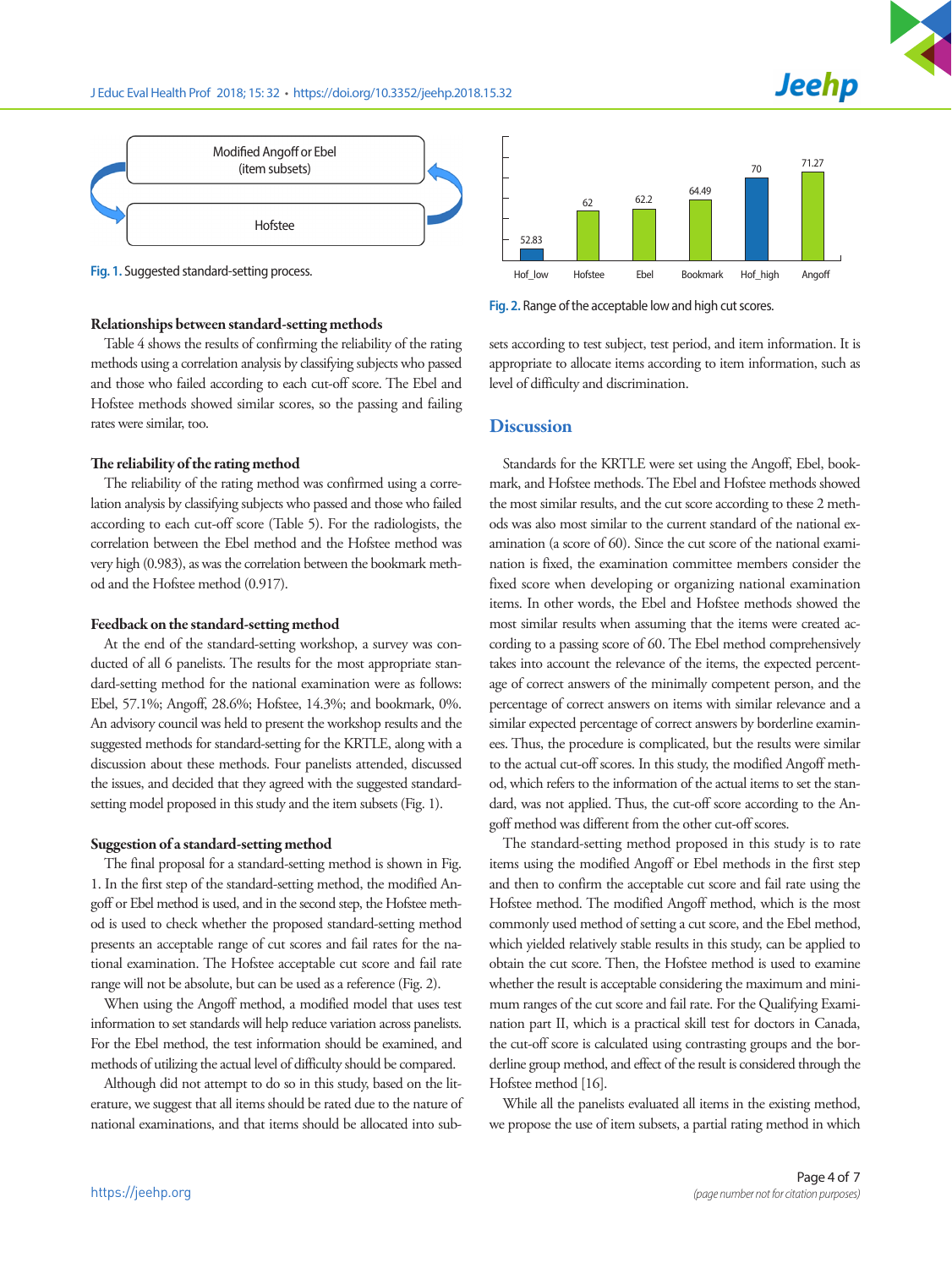panelists divide the entire set of items and rate them. In this study, partial rating with item subsets was not carried out. However, rating requires considerable time and effort, so if panelists are appropriately trained, the entire item set should be divided and then allocated to panelists. Thus, reviewing and rating only a subset of items would increase the efficiency of the panelists, while maintaining reliability. The panelists who participated in the workshop also mentioned that partial evaluation would be more effective if a sufficient discussion on common items was held. Ferdous and Plake [11] in 2007 set the standard for the 'No Child Left Behind' in the United States and asked the panelists to evaluate only some items based on a consideration of their fatigue, which could reduce reliability.

This study is significant, as it applied various standard-setting methods to the KRTLE beyond the existing fixed cut score and proposed a method of combining standard-setting methods for the first time.

ORCID: Janghee Park: https://orcid.org/0000-0002-4163-5729; Duck-Sun Ahn: https://orcid.org/0000-0003-2762-0026; Mi Kyoung Yim: https://orcid.org/0000-0001-5048-0477; Jaehyoung Lee: https: //orcid.org/0000-0002-2066-0650

## Authors' contributions

Conceptualization: JP, MKY, DSA, JL. Data curation and analysis: JP, MKY, JL. Funding acquisition & project administration: DSA. Writing–original draft: JP. Writing–review & editing: JP, MKY, DSA.

# Conflict of interest

No potential conflict of interest relevant to this article was reported.

## Funding

This work was supported by the National Health Personnel Licensing Examination Board of Korea (Fundref ID: 10.13039/50110000 3647) research fund (2017).

## Acknowledgments

None.

## Supplementary material

Supplement 1. Audio recording of the abstract.

## **References**

- 1. Park HK. Study on setting a passing score on Korean National Medical Licensing Examination. Seoul: Korea Health Personnel Licensing Examination; 2006. 130 p.
- 2. Yim M. Comparison of results between modified-Angoff and book-

mark methods for estimating cut score of the Korean medical licensing examination. Korean J Med Educ 2018;30:347-357. https://doi. org/10.3946/kjme.2018.110

- 3. Cizek, GJ, Bunch MB. Standard setting: a guide to establishing and evaluating performance standards on tests. Thousand Oaks (CA): Sage Publication Inc.; 2007. 368 p.
- 4. Angoff WH. Scales, norms, and equivalent scores. Princeton (NJ): Educational Testing Service; 1984. 144 p.
- 5. Thorndike RL, Angoff WH. Educational measurement. 2nd ed. Washington (DC): American Council on Education; 1971.
- 6. Ebel RL. Essential of educational measurement. Englewood Cliffs (NJ): Prentice Hall; 1972. 622 p.
- 7. Mitzel HC, Lewis DM, Patz RL, Green DR. The bookmark procedure: psychological perspectives. In: Cizek GJ, editor. Setting performance standards: concepts, methods, and perspectives. Mahwah (NJ): Lawrence Erlbaum Associates Publishers; 2001. p. 249-281.
- 8. Skaggs G, Tessema A. Item disordinality with the bookmark standard setting procedure. Proceedings of the Annual Meeting of the National Council on Measurement in Education; 2001 Apr 11-13; Seattle, USA. East Lansing (MI): National Council on Measurement in Education; 2001. 20 p.
- 9. Kim NJ. The standard setting of clinical performance examination (CPX) by modified Angoff, bookmark, and item-descriptor matching (IDM) method. Seoul: Ewha Womans University; 2010. 278 p.
- 10. Hofstee WK. The case for compromise in educational selection and grading. In: Anderson SB, Helmick JS, editors. On educational testing. San Francisco (CA): Jossey-Bass; 1983. p. 109-127.
- 11. Ferdous AA, Plake BS. Item selection strategy for reducing the number of items rated in an Angoff standard setting study. Educ Psychol Meas 2007;67:193-206. https://doi.org/10.1177/0013164406288160
- 12. Ferdous AA, Plake BS. The use of subsets of test questions in an Angoff standard-setting method. Educ Psychol Meas 2005;65:185-201. https://doi.org/10.1177/0013164404264852
- 13. Sireci SG, Patelis T, Rizavi S, Dillingham AM, Rodriguez G. Setting standards on a computerized-adaptive placement examination. Proceedings of the Annual Meeting of the National Council on Measurement in Education; 2000 Apr; New Orleans, USA. East Lansing (MI): National Council on Measurement in Education; 2000.
- 14. Lee YJ, Park JH, Cheong JW, Kim SJ, Kim YD. Study on standard setting methods applied to medical school class. J Educ Cult 2017;23: 189-209.
- 15. Partchev I. Simple interface to the estimation and plotting of IRT models: R package version 0.1.6 [Internet]. Vienna: The R Foundation for Statistical Computing; 2012 [cited 2018 Dec 13]. Available from: http://cran.r-project.org/web/packages/irtoys.
- 16. Psychometrics and Assessment Services. Technical report on the standard setting exercise for the medical council of Canada qualifying examination part II [Internet]. Ottawa (CA): Medical Council of Canada; 2015 [cited 2018 Dec 13]. Available from: https://mcc.ca/media/MCCQE-Part-II\_Standard-Setting-Report\_July-2015.pdf.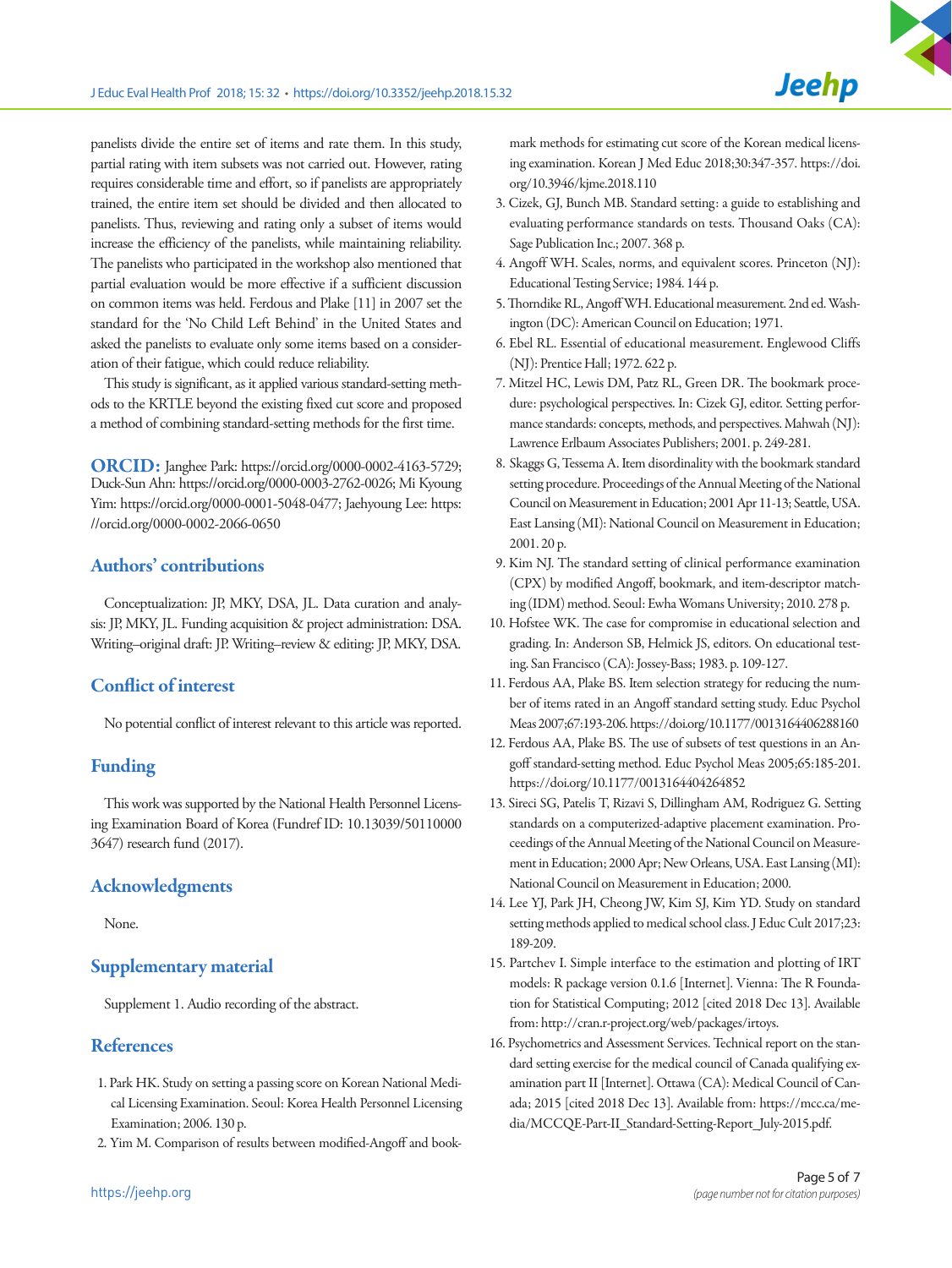

## **Appendix 1.** Result of Ebel method

| Relevance  | Level of<br>difficulty | No. of<br>questions (A) | Expected rate<br>of correct<br>answers (B) | $A \times B$          |
|------------|------------------------|-------------------------|--------------------------------------------|-----------------------|
| Essential  | Easy                   | 4                       | 0.8                                        | 3.2                   |
|            | Medium                 | 125                     | 0.7                                        | 87.5                  |
|            | Hard                   | 1                       | 0.5                                        | 0.5                   |
|            | Subtotal               | 130                     |                                            | 91.2                  |
| Important  | Easy                   | $\Omega$                | 0.7                                        | $\Omega$              |
|            | Medium                 | 44                      | 0.6                                        | 26.4                  |
|            | Hard                   | 1                       | 0.4                                        | 0.4                   |
|            | Subtotal               | 45                      |                                            | 26.8                  |
| Additional | Easy                   | $\mathfrak{I}$          | 0.6                                        | 1.2                   |
|            | Medium                 | 72                      | $0.5\,$                                    | 36                    |
|            | Hard                   | 1                       | 0.3                                        | 0.3                   |
|            | Subtotal               | 75                      |                                            | 37.5                  |
| Total      |                        |                         |                                            | 155.5/250<br>62.2/100 |

## **Appendix 2.** Result of bookmark method

| Subject        |     | Radiation theory |       |     | Medical regulation |       | Radiation application |         |       | Practical skills |         |       | <b>Total</b>    | Pass  |
|----------------|-----|------------------|-------|-----|--------------------|-------|-----------------------|---------|-------|------------------|---------|-------|-----------------|-------|
| panel          | OIB | Ability          | Score | OIB | Ability            | Score | OIB                   | Ability | Score | <b>OIB</b>       | Ability | Score | score           | (%)   |
| P1             | 47  | $-0.92$          | 55    |     | $-1.46$            | 13    | 44                    | $-0.99$ | 59    | 30               | $-0.52$ | 35    | 161.35          | 76.60 |
| P <sub>2</sub> | 46  | $-1.10$          | 51    | 14  | $-1.05$            | 15    | 42                    | $-1.02$ | 58    | 30               | $-0.52$ | 35    | 159.33          | 77.70 |
| P <sub>3</sub> | 50  | $-0.86$          | 56    | 12  | $-1.21$            | 14    | 42                    | $-1.02$ | 58    | 25               | $-0.70$ | 33    | 160.87          | 76.60 |
| <b>P4</b>      | 50  | $-0.86$          | 56    | 13  | $-1.07$            | 15    | 47                    | $-0.82$ | 63    | 27               | $-0.58$ | 35    | 167.58          | 71.70 |
| <b>P5</b>      | 47  | $-0.92$          | 55    | 10  | $-1.50$            | 12    | 45                    | $-0.95$ | 60    | 26               | $-0.65$ | 34    | 160.54          | 76.60 |
| <b>P6</b>      | 46  | $-1.10$          | 51    | 12  | $-1.21$            | 14    | 45                    | $-0.95$ | 60    | 22               | $-0.74$ | 33    | 157.68          | 78.30 |
| Cut-off score  |     |                  |       |     |                    |       |                       |         |       |                  |         |       | $160.7^{\circ}$ | 76.60 |

OIB, ordered item booklet.

## **Appendix 3.** Result of Hofstee method

| Relevance     | Range              | Mean $\pm$ standard deviation    | Final |
|---------------|--------------------|----------------------------------|-------|
| Fail rate (%) | Maximum<br>Minimum | $30.00 + 3.16$<br>$11.17 + 2.04$ | 20.00 |
| Cut score     | Maximum<br>Minimum | $70.00 + 7.07$<br>$52.83 + 6.01$ | 62.00 |